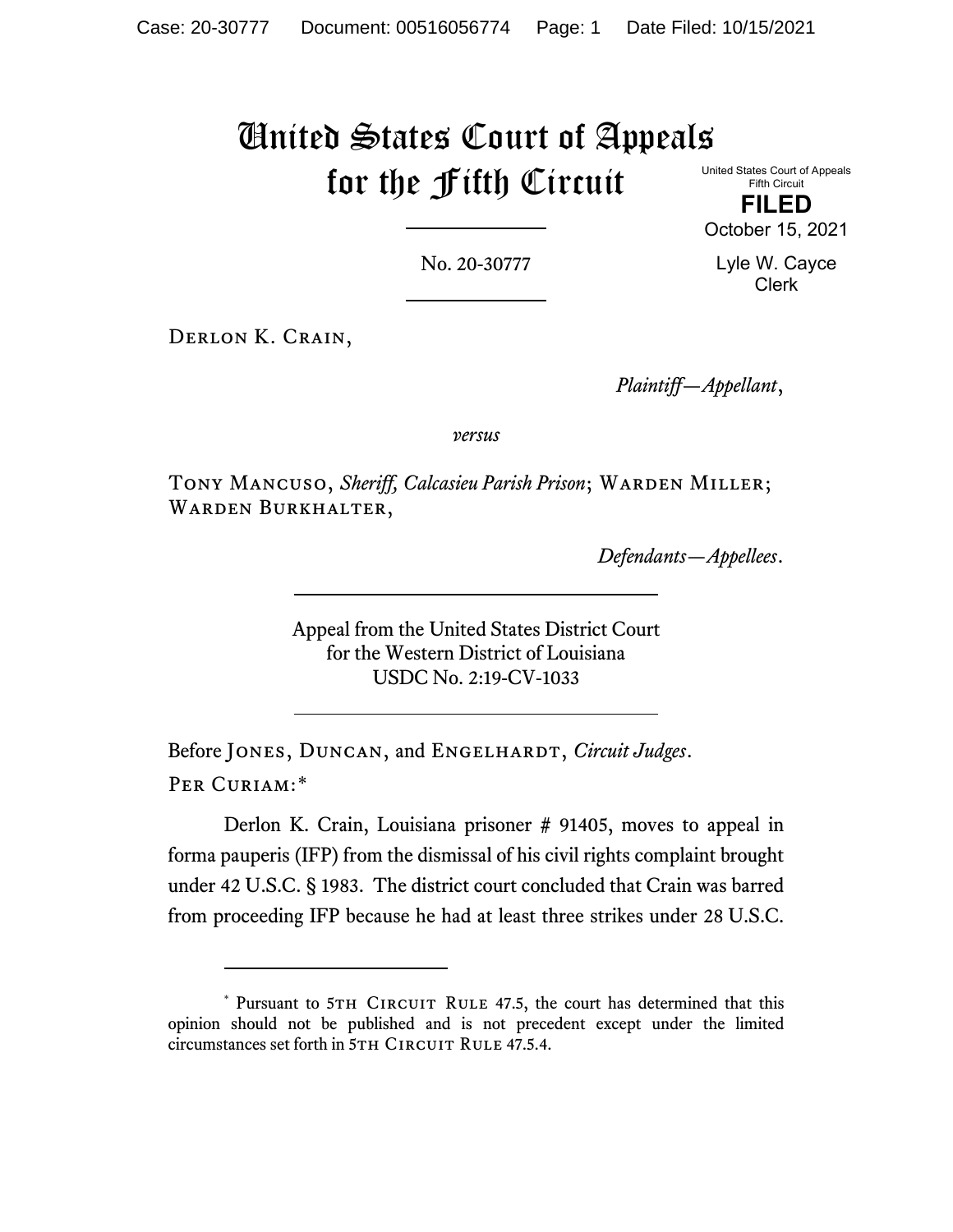## No. 20-30777

§ 1915(g) and he had not established that he was under imminent danger of serious physical injury. Crain also moves for the appointment of counsel.

On appeal, Crain argues that the district court erred in assessing a strike for one of his prior cases. However, the two other cases cited by the district court resulted in a total of three strikes for Crain. *See Crain v. State Health & Hospital Dept.*, No. 16-30247 (5th Cir. Apr. 28, 2017) (stating that complaint was dismissed as frivolous and for failure to state a claim, and dismissing appeal as frivolous); *Crain v Sheriff's Office Calcasieu Parish*, No. 2:14-CV-692, (W.D. La. June 8, 2015) (dismissing complaint as frivolous and for failure to state a claim). In addition, we previously warned Crain that the dismissal of an appeal, along with the district court's dismissal of his complaint, meant that he had accumulated two strikes. *See Crain v. Foti*, No. 01-30397 (5th Cir. Oct. 26, 2001). Even without the strike he challenges, Crain has accrued at least five strikes and he is barred from appealing IFP unless he "is under imminent danger of serious physical injury." § 1915(g); *see Banos v. O'Guin*, 144 F.3d 883, 885 (5th Cir. 1998).

Crain also argues he is under imminent danger because he is infected with tuberculosis, which could be reactivated by exposure to other diseases, including COVID-19. His claims do not establish that he is under any imminent danger. The acts (or inaction) of the defendants that allegedly resulted in Crain's infection with tuberculosis, which are the subject of his complaint, occurred in Calcasieu Parish, where he is no longer incarcerated. In addition, Crain has not submitted any medical evidence confirming his diagnosis or in support of his medical assertions. Speculative and conclusory allegations are insufficient to make the showing required to avoid application of the three strikes bar under § 1915(g). *See Banos*, 144 F.3d at 884-85. Accordingly, Crain's motion for leave to proceed IFP on appeal is denied.